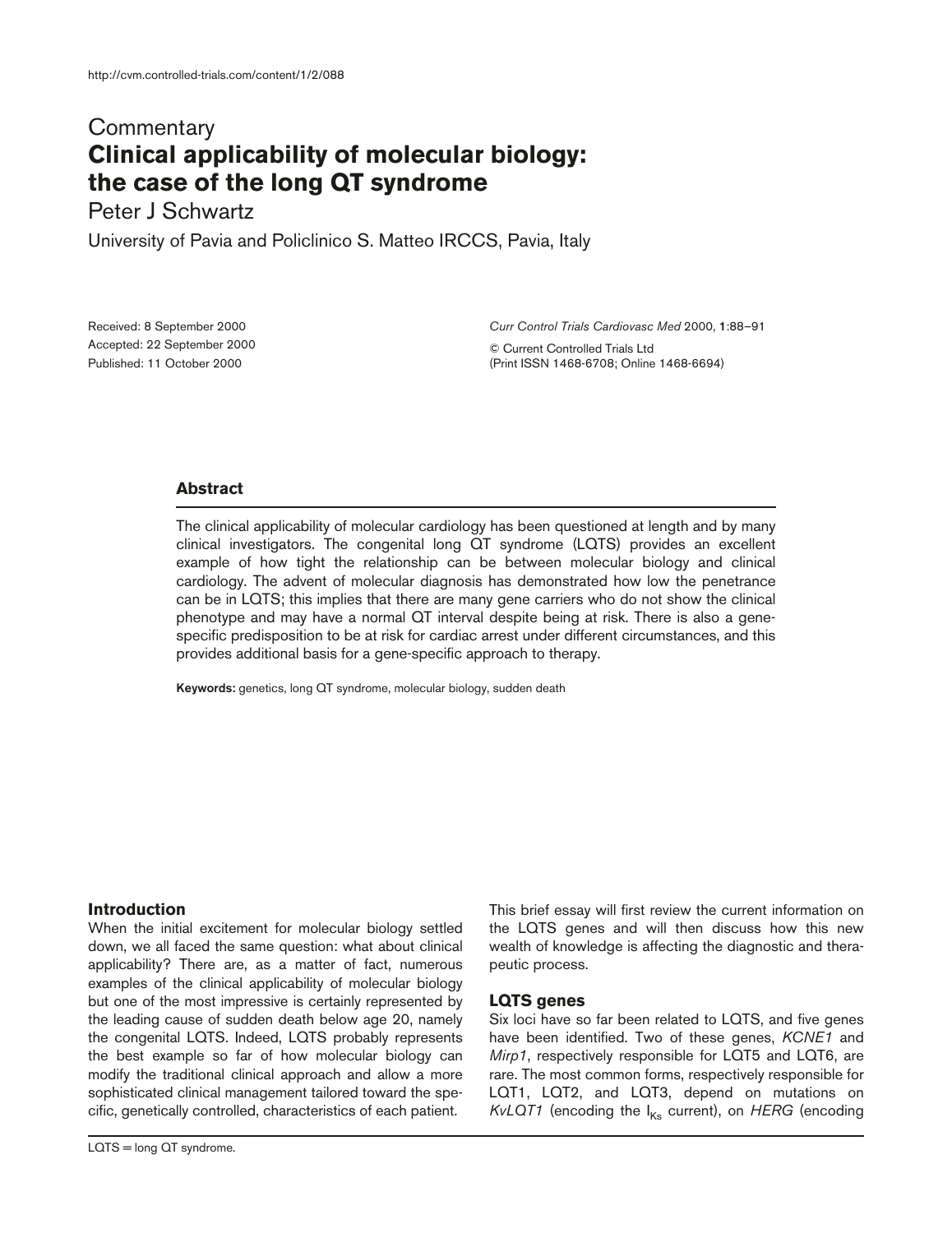the  $I_{K_r}$  current), and on *SCN5A* (encoding the Na<sup>+</sup> current). The data available for genotype–phenotype correlation studies on adequate numbers are limited to LQT1, LQT2, and LQT3. A new terminology has therefore now to be used in order not to miss these differences that are important for a molecular understanding of the underlying defects and mechanisms, and for a more specific and effective clinical management [1–4].

#### **Diagnosis**

The cornerstone of the diagnosis of LQTS has always, and dutifully so, been represented by the presence of a prolonged QT interval on the electrocardiogram. This was always an integral part of the diagnostic criteria proposed in 1985 [5] and later in 1993 [6]. It is true that, in 1980 [7] and then again in 1985 [5], it had already been proposed that patients affected by LQTS who had a normal QT interval must have existed. This unorthodox hypothesis was received with skepticism and, despite growing supportive data, was eventually proven correct when our group provided conclusive evidence for low penetrance in LQTS [8]. Penetrance represents the percentage of gene carriers who show the clinical phenotype of any given genetic disease. Penetrance for LQTS had been generally assumed to be close to 90%, thus implying that very few gene carriers could exist without showing the main clinical characteristic, namely QT prolongation. We studied nine genotyped probands who were considered 'sporadic cases of LQTS' (ie no other member of these nine families was thought to be affected by LQTS), and 46 family members considered to be 'non-affected'. Four of nine probands proved to have *de novo* mutations, thus confirming the clinical impression that they were indeed 'sporadic' cases of LQTS. In the remaining five families, however, several other members were found to be gene carriers. Penetrance in these families ranged between 14 and 33%, thus suggesting that, at least in some families, there are two to four additional individuals who are gene carriers for each patient identified as clinically affected.

This finding has major clinical implications. When visiting members of a LQTS family and, for example, when discussing with the parents of a truly affected child the clinical status of some of his/her siblings with a normal QT interval, it will no longer be possible to state, based on clinical data alone, that they are 'certainly not affected by LQTS'. This has *per se* become a most important reason to attempt genotyping in all LQTS probands (the proband is the first family member seeking medical attention). In the 50–60% of patients in whom genotyping will be successful (by current standards), it will become easy, fast, and cheap to screen for the culprit mutation in all the remaining family members. The silent gene carriers, who certainly have a reduced 'repolarization reserve' [9], should avoid conditions that produce hypokaliemia or drugs that block I Kr. This concept creates a novel responsibility for their

physicians, who should now alert these individuals to the large number of drugs, cardiac and non-cardiac, that block potassium currents.

### **Therapy**

The recent realization that the arrhythmogenic 'triggers' (conditions associated with the onset of cardiac events, such as syncope or cardiac arrest or sudden death) are, to a large extent, gene specific will lead to specific management strategies aimed at reducing the risk of major cardiac events. The data come from a unique cooperative effort [10] based on almost 700 patients of known genotype, and all with prior cardiac events. The same study investigated the efficacy of beta-blockers.

Three main arrhythmogenic triggers were defined at the outset of the study: exercise, emotions, and rest/sleep without arousal. The analysis focused on the three major subgroups, LQT1 (*n* = 371), LQT2 (*n* = 234), and LQT3  $(n = 65)$ , and striking differences emerged.

LQT1 patients had almost all of their events (88%) during conditions associated with increased sympathetic activity, especially during exercise (62%). When the analysis was limited to lethal events, exercise accounted for 68% of the patients. There is specificity also within the different types of physical activity. Indeed, 33% of the cardiac events suffered by LQT1 patients occurred while swimming. Conversely, 99% of the LQTS patients suffering cardiac events while swimming did belong to the LQT1 subgroup. Besides the direct clinical implications, this finding strengthens the concept that reduction or block of the  $I_{Ks}$ current predisposes to life-threatening arrhythmias under conditions of increased sympathetic activity [11]. On this basis, it follows that competitive sports should not be allowed for LQT1 patients, and that they should avoid strenuous exercise, with special attention to swimming.

It came as no surprise when this analysis was completed that beta-blockers were particularly effective in this large subgroup. Indeed, 81% of the patients had no recurrences once therapy was initiated. The incidence of sudden death and resuscitated cardiac arrest was 4% in the entire LQT1 population, and it was 23% among those who had recurrences. Beta-blockers can clearly be expected to be an effective and sufficient therapy for most LQT1 patients.

The pattern shown by LQT2 and LQT3 patients was quite different from that of LQT1 patients and showed unexpected similarities, particularly the relatively low incidence of major cardiac events during exercise. These figures are strikingly low when the analysis is limited to the lethal events: none of the LQT2 and only 4% of the LQT3 patients died during exercise. A probable explanation lies in the common feature shared by LQT2 and LQT3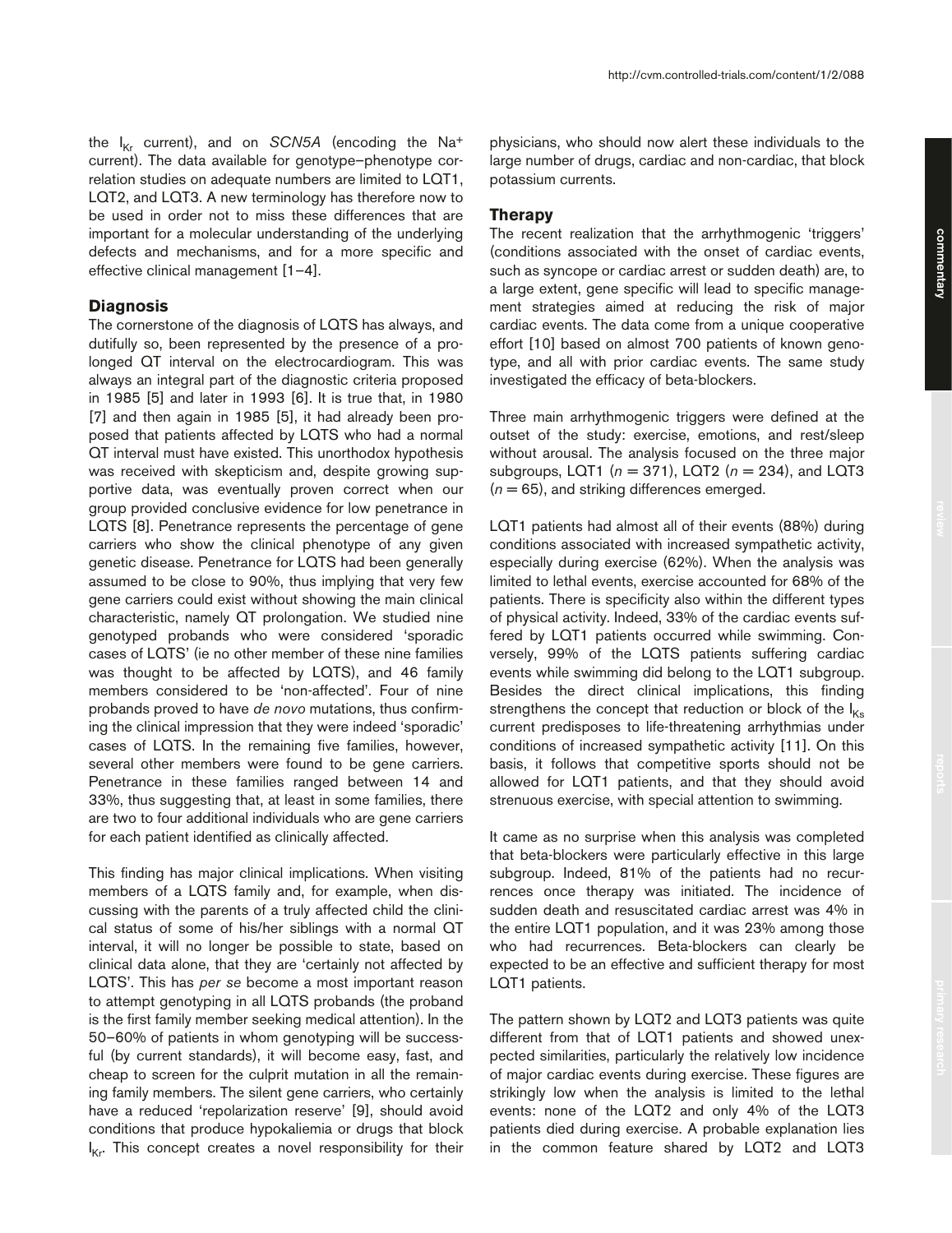patients of a preserved  $I_{Ks}$  current. It is worth remembering that  $I_{Ks}$  is activated by catecholamines, and facilitates shortening of action potential duration when cycle length shortens, a key factor in reducing the probability of reentrant arrhythmias.

LQT2 patients suffered most of their events during emotions or while at rest. Their predisposition to suffer these arrhythmic events in association with auditory stimuli, such as those produced by telephone calls or alarm clocks, especially when they are asleep, is of interest. This auditory trigger accounts for 26% of the cardiac events for LQT2 patients. Conversely, 80% of the events triggered by acoustic stimuli occur in LQT2 patients. It follows that removal of telephones and alarm clocks from the bedrooms of LQT2 patients could be considered as the simplest, but nonetheless quite effective, of the gene-specific therapies now available for patients affected by LQTS.

Beta-blockers are effective in LQT2 patients, but not so strikingly as in LQT1 patients. Only 59% of the LQT2 patients had no more recurrences. Only 4% of the entire group, however, suffered cardiac arrest and none suffered sudden death. The combined incidence of cardiac arrest and sudden death was 11% among the patients with recurrences.

LQT3 patients are different, not only because they represent the most uncommon subtype of the three (not including the rare LQT4, LQT5, and LQT6), but also because the current affected is that carrying Na<sup>+</sup> inside cardiac cells, and because the consequence of most mutations is a 'gain of function' resulting in an excess of delayed sodium inward current. They are different because of a uniquely high risk of sudden death during their first episode (20% versus 4% among LQT1 and LQT2 patients) [12] and because of additional clinical features disclosed by our study of the genotype–phenotype correlation. The most striking is the propensity of the LQT3 patients to have their cardiac events while at rest or asleep without arousal. The incidence of these events is 38% when syncope is included, and reaches 62% when only lethal events are considered. The underlying pathophysiologic mechanism is represented by an excessive QT prolongation when cycle length is prolonged; the best evidence of this phenomenon is represented by the changes occurring during night-time [13], when LQT3 patients have QTc prolongation that is markedly prolonged compared with those observed among LQT1 (almost absent) and LQT2 patients. Conversely, they tend to shorten the QT interval during exercise much more than the other two subgroups.

The outcome with beta-blockers within this group is also not completely surprising, given the observations already discussed. Clearly, LQT3 patients do not manage well when their heart rate slows down. As this is a primary consequence of treatment with beta-blockers, their questionable efficacy could have been anticipated. Indeed, 56% of the treated patients become asymptomatic and the incidence of cardiac arrest and sudden death among treated patients is very high (11% in the entire group and 25% among those with recurrences). Indeed, left cardiac sympathetic denervation as a means to prevent a major release of norepinephrine at the ventricular level is recommended for these patients. The implant of an implantable cardioverterdefibrillator is also a very reasonable therapeutic option.

Because of the evidence that most mutations on *SCN5A* lead to an excess of sodium inward current, the LQT3 patients represent the first group for which a gene-specific (or, more precisely, a mutation-specific) therapy can be implemented. Our group provided initial evidence in 1995 [14] that the sodium channel blocker mexiletine was able to shorten the QT interval to a larger extent than in the other subgroups. These data have been expanded and confirm our initial impressions [15]. This finding may not apply to all sodium channel blockers. Flecainide, for example, has recently been suggested as a long-term therapy for LQT3 patients. We have, however, recently observed that when flecainide is administered intravenously to LQT3 patients, it not only shortened the QT interval but also produced ST segment elevation in six of 13 patients in leads V1–V3, that are typical of the Brugada syndrome [16]. This of course raises concerns for its chronic use. Finally, it is important to remember that there is no evidence whatsoever to indicate that the QT shortening, albeit reassuring and encouraging, translates into a clinical benefit for the patients.

#### **Conclusion**

Taken together, it seems unavoidable to admit and recognize that molecular biology does indeed have clinical applicability, and that the long QT syndrome represents a prime example of this concept.

#### **References**

- 1. Roden DM, Lazzara R, Rosen MR, Schwartz PJ, Towbin JA, Vincent GM, for the SADS Foundation Task Force on LQTS: **Multiple mechanisms in the long-QT syndrome. Current knowledge, gaps, and future directions**. *Circulation* 1996, **94**:1996–2012.
- 2. Priori SG, Barhanin J, Hauer RNW, Haverkamp W, Jongsma HJ, Kleber AG, McKenna WJ, Roden DM, Rudy Y, Schwartz K, Schwartz PJ, Towbin JA, Wilde AM: **Genetic and molecular basis of cardiac arrhythmias: impact on clinical management. Parts I and II**. *Circulation* 1999, **99**:518–528; *Eur Heart J* 1999, **20**:174–195.
- 3. Priori SG, Barhanin J, Hauer RNW, Haverkamp W, Jongsma HJ, Kleber AG, McKenna WJ, Roden DM, Rudy Y, Schwartz K, Schwartz PJ, Towbin JA, Wilde AM: **Genetic and molecular basis of cardiac arrhythmias: impact on clinical management. Part III**. *Circulation* 1999, **99**:674–681; *Eur Heart J* 1999, **20**:174–195.
- 4. Splawski I, Shen J, Timothy KW, Priori S, Robinson JL, Moss AJ, Schwartz PJ, Towbin JA, Vincent GM, Keating MT: **Spectrum of mutations in long-QT syndrome genes**. *Circulation* 2000, **102**: 1178–1185.
- 5. Schwartz PJ: **Idiopathic long QT syndrome: progress and questions**. *Am Heart J* 1985, **109**:399–411.
- 6. Schwartz PJ, Moss AJ, Vincent GM, Crampton RS: **Diagnostic criteria for the long QT syndrome: an update**. *Circulation* 1993, **88**:782–784.